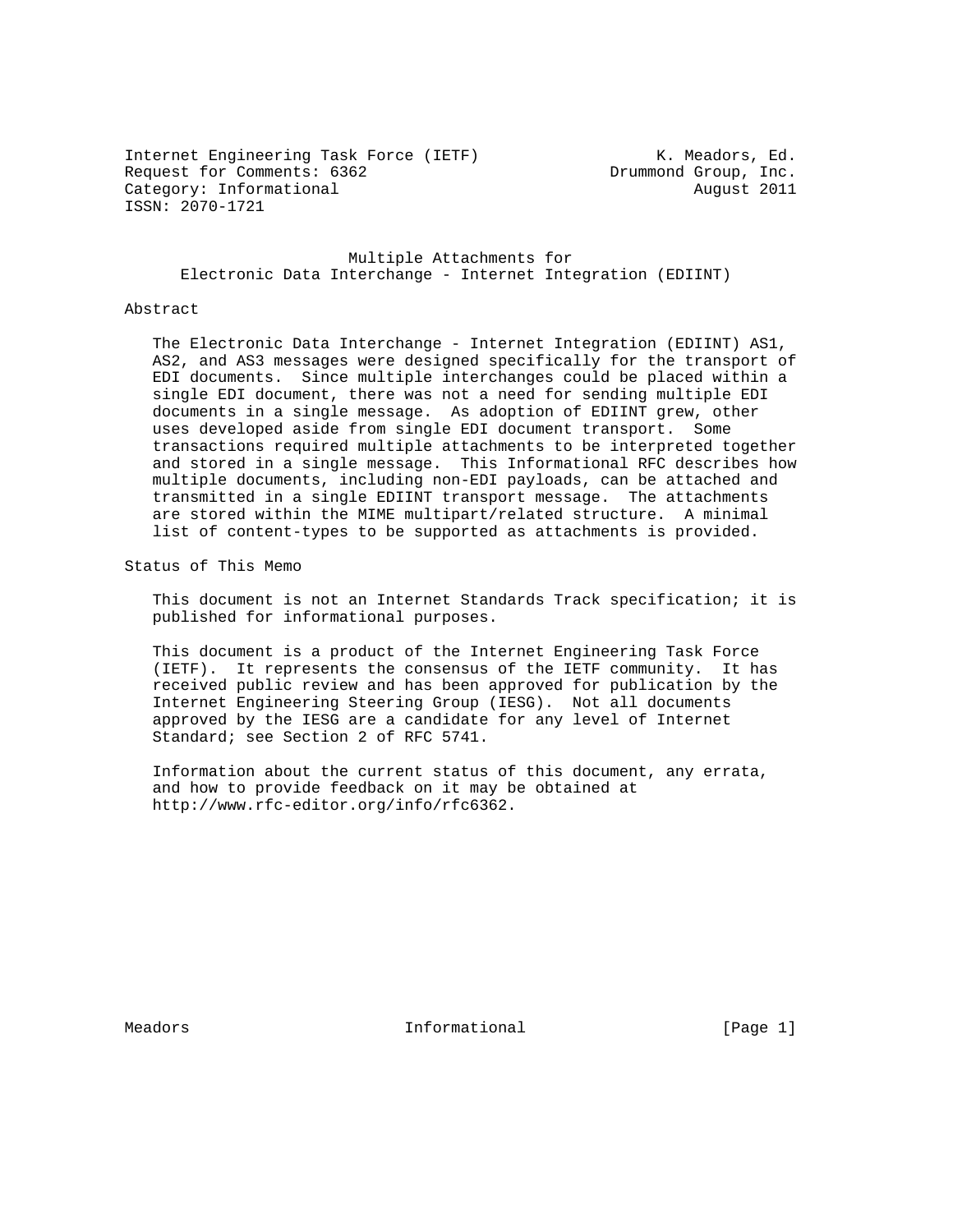#### Copyright Notice

 Copyright (c) 2011 IETF Trust and the persons identified as the document authors. All rights reserved.

 This document is subject to BCP 78 and the IETF Trust's Legal Provisions Relating to IETF Documents

 (http://trustee.ietf.org/license-info) in effect on the date of publication of this document. Please review these documents carefully, as they describe your rights and restrictions with respect to this document. Code Components extracted from this document must include Simplified BSD License text as described in Section 4.e of the Trust Legal Provisions and are provided without warranty as described in the Simplified BSD License.

 This document may contain material from IETF Documents or IETF Contributions published or made publicly available before November 10, 2008. The person(s) controlling the copyright in some of this material may not have granted the IETF Trust the right to allow modifications of such material outside the IETF Standards Process. Without obtaining an adequate license from the person(s) controlling the copyright in such materials, this document may not be modified outside the IETF Standards Process, and derivative works of it may not be created outside the IETF Standards Process, except to format it for publication as an RFC or to translate it into languages other than English.

## Table of Contents

|  | 2. Using Multiple Attachments in EDIINT 3 |
|--|-------------------------------------------|
|  |                                           |
|  |                                           |
|  |                                           |
|  |                                           |
|  |                                           |
|  |                                           |
|  |                                           |
|  |                                           |

Meadors **Informational Informational** [Page 2]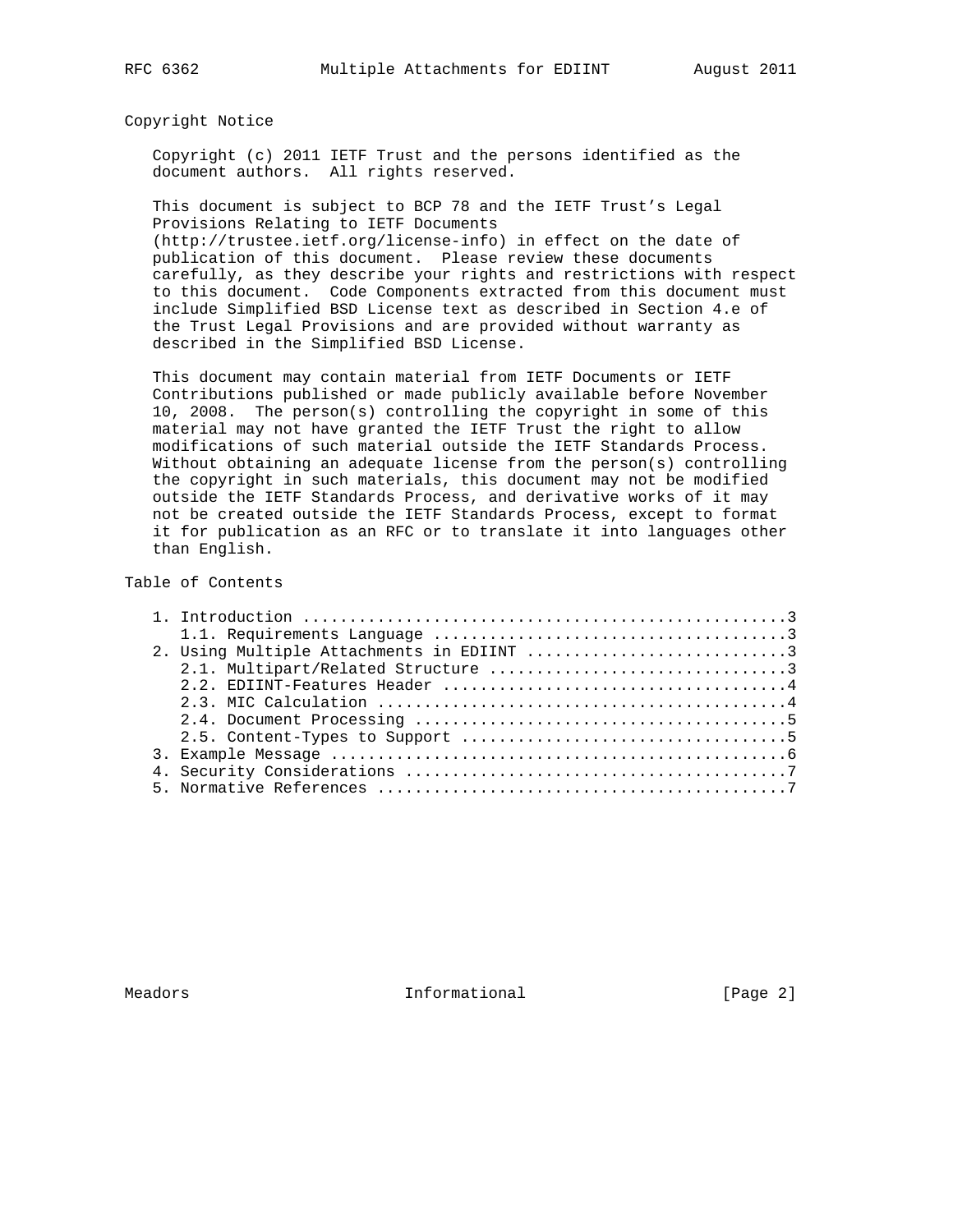# 1. Introduction

 The primary work of the EDIINT working group (WG) was to develop a secure means of transporting EDI documents over the Internet. This was described in the three WG-developed standards for secure transport over SMTP AS1 [RFC3335], HTTP AS2 [RFC4130], and FTP AS3 [RFC4823]. For most uses of EDI, all relevant information to complete a single business transaction could be stored in a single document. As adoption of EDIINT grew, new industries and businesses began using AS2 and also needed to include multiple documents in a single message to complete a trading-partner transaction. These documents were a variety of MIME media types. This Informational RFC describes how to use the MIME multipart/related body structure within EDIINT messages to store multiple document attachments. Details of computing the message integrity check (MIC) value over this body are covered. A minimum listing of MIME media types to support within the multipart/related body is given along with information on extracting these documents.

#### 1.1. Requirements Language

 The key words "MUST", "MUST NOT", "REQUIRED", "SHALL", "SHALL NOT", "SHOULD", "SHOULD NOT", "RECOMMENDED", "MAY", and "OPTIONAL" in this document are to be interpreted as described in RFC 2119 [RFC2119].

2. Using Multiple Attachments in EDIINT

### 2.1. Multipart/Related Structure

 Multiple payload attachments for EDIINT messages are stored within a multipart/related MIME body [RFC2387]. The multipart/related structure allows multiple MIME attachments or message payloads to be communicated in a single structure and message.

 The attached payloads can be of any MIME content-type depending on the trading-partner agreement, but Section 2.5 lists the content-types that MUST be supported. The use and format of the multipart/ related body follows the rules in RFC 2387 [RFC2387], including the required type parameter to determine the root body part. The use of the optional start parameter is RECOMMENDED.

Meadors **Informational Informational** [Page 3]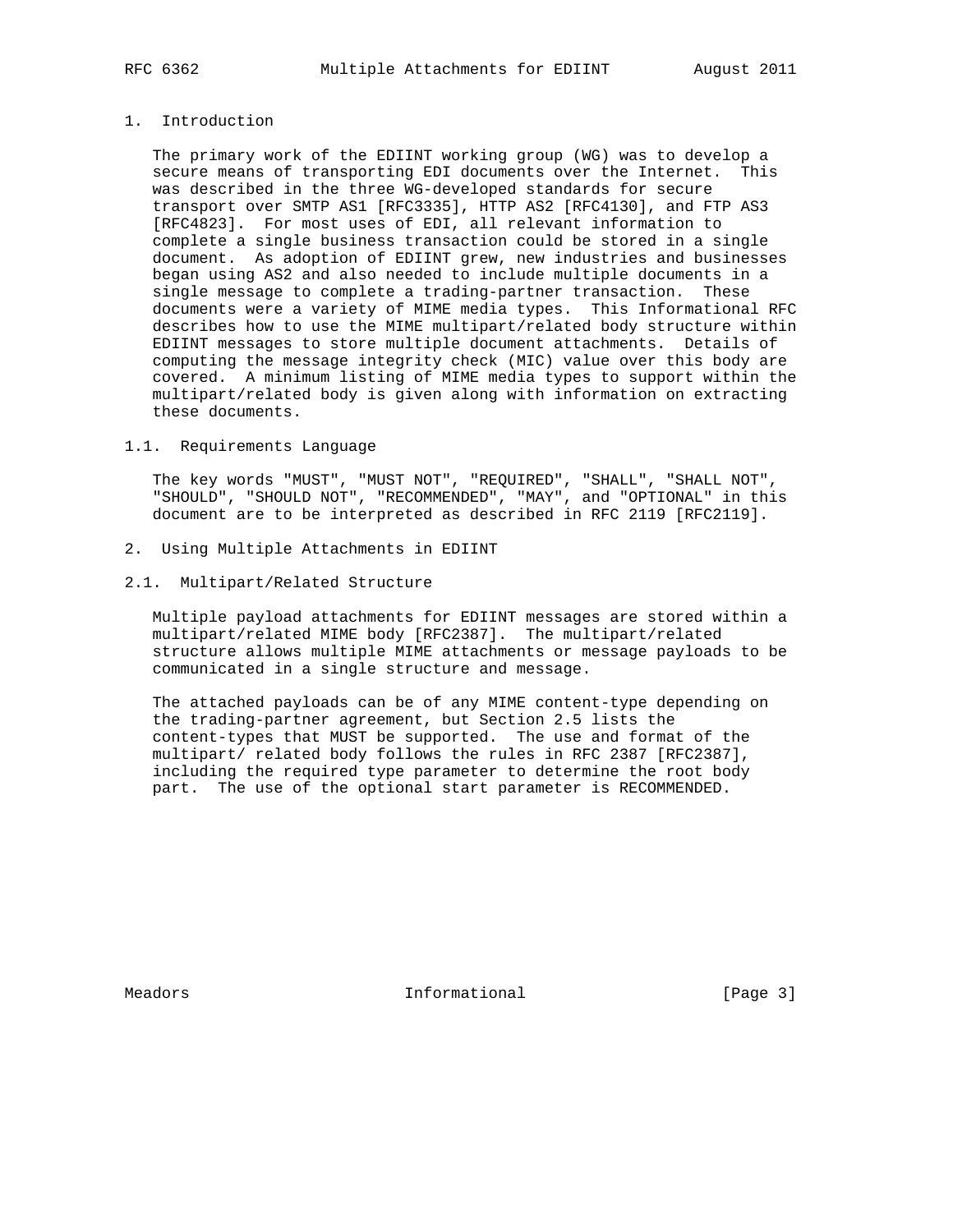# 2.2. EDIINT-Features Header

 To indicate support for multiple attachments (MAs), an EDIINT application MUST use the EDIINT-Features header [RFC6017]. The EDIINT-Features header indicates that the instance application can support various features, such as certification exchange. The header is present in all messages from the instance application, not just those that feature certification exchange.

 For applications implementing multiple attachments, the MA-Feature-Name MUST be used within the EDIINT-Features header as listed in this ABNF [RFC5234] syntax:

MA-Feature-Name = "multiple-attachments"

 An example of the EDIINT-Features header in a message from an application supporting MA:

EDIINT-Features: multiple-attachments

## 2.3. MIC Calculation

 MIC calculation in an EDIINT message with multiple attachments is performed in the same manner as for a single EDI payload. The only difference is calculating the message integrity check (MIC) over the whole multipart/related body rather than a single EDI payload. Section 5.2.1 of AS1 [RFC3335] and Section 4 of EDIINT COMPRESSION [RFC5402] describe the MIC calculations used for a single payload document within an EDIINT message. The approach is summarized below for the multipart/related body. Refer to stated sections above for more details.

 For a compressed but unsigned message, regardless of encryption, the MIC is calculated over the uncompressed multipart/related body including any applied Content-Transfer-Encoding. The body MUST be canonicalized according to the procedure described in the underlying transport protocol (e.g., HTTP AS2 [RFC4130]) before the MIC is calculated.

 For an encrypted but unsigned and uncompressed message, the MIC is calculated on the decrypted multipart/related body, including the header and all attached documents. The body MUST be canonicalized according to the procedure described in the underlying transport protocol (e.g., HTTP AS2 [RFC4130]) before the MIC is calculated.

Meadors **Informational Informational** [Page 4]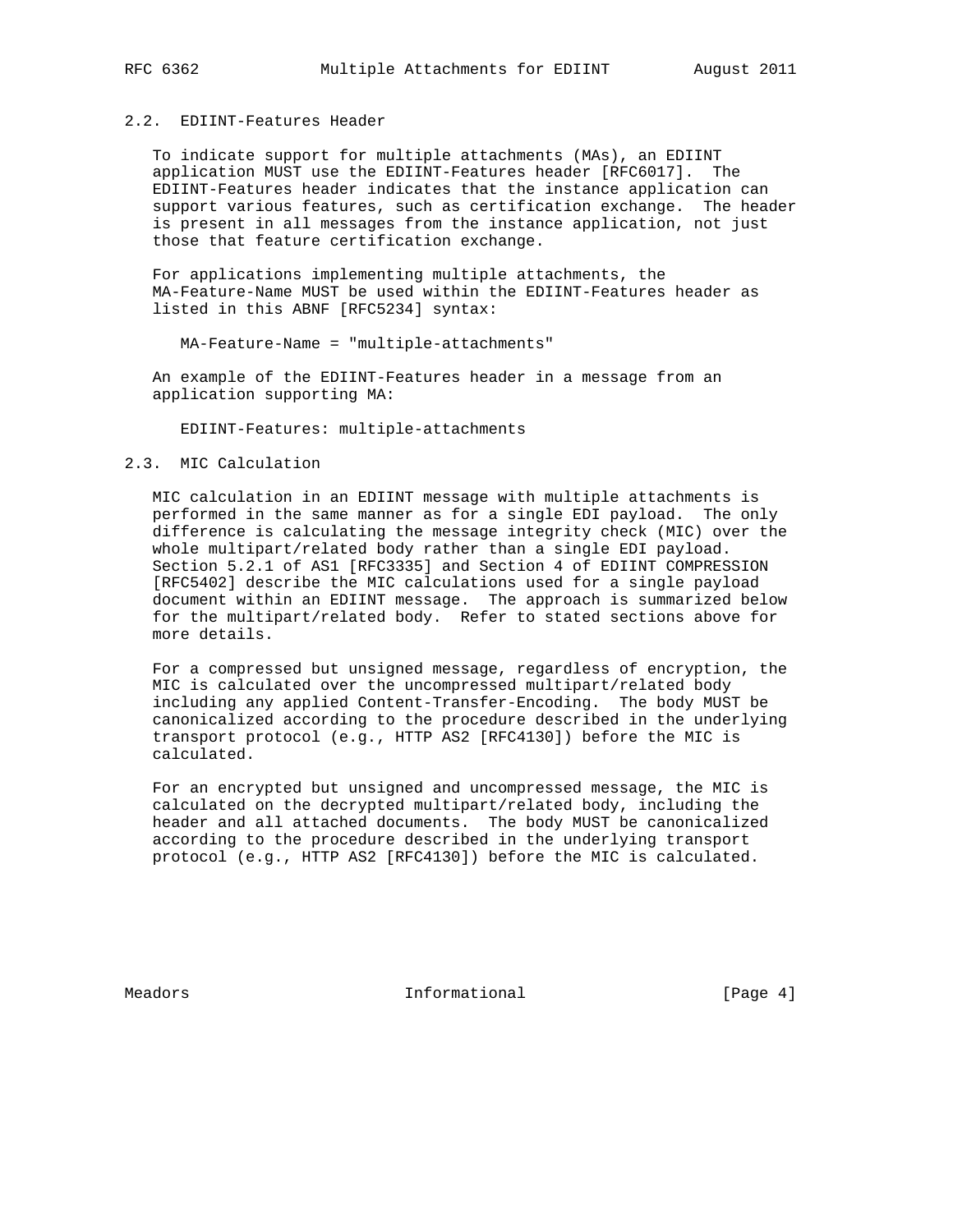For an unsigned and unencrypted message, the MIC is calculated over the data inside the multipart/related boundaries prior to Content-Transfer-Encoding. However, unsigned and unencrypted messages SHOULD NOT be sent due to lack of security.

 If the expected MIC value differs from the calculated MIC value, all attachments MUST be considered invalid and retransmitted.

### 2.4. Document Processing

 Upon receipt of an EDIINT message with multiple attachments, the receiving user agent MUST be able to extract the attached payloads from the message rather than only removing the multipart/related body from the message. The storing or processing of the documents as they relate to the pending transaction is implementation dependent.

### 2.5. Content-Types to Support

 Documents of the following MIME media types MAY be found in a multipart/related body and MUST be accepted by the user agent. However, any media type can be used depending upon industry need, and other media types MAY be accepted depending upon the trading-partner agreement. Please see [MIMEREG] for the definitions of the media types listed below.

 application/xml application/pdf application/msword application/rtf application/octet-stream application/zip image/gif image/tiff image/jpeg text/plain

Meadors **Informational Informational** [Page 5]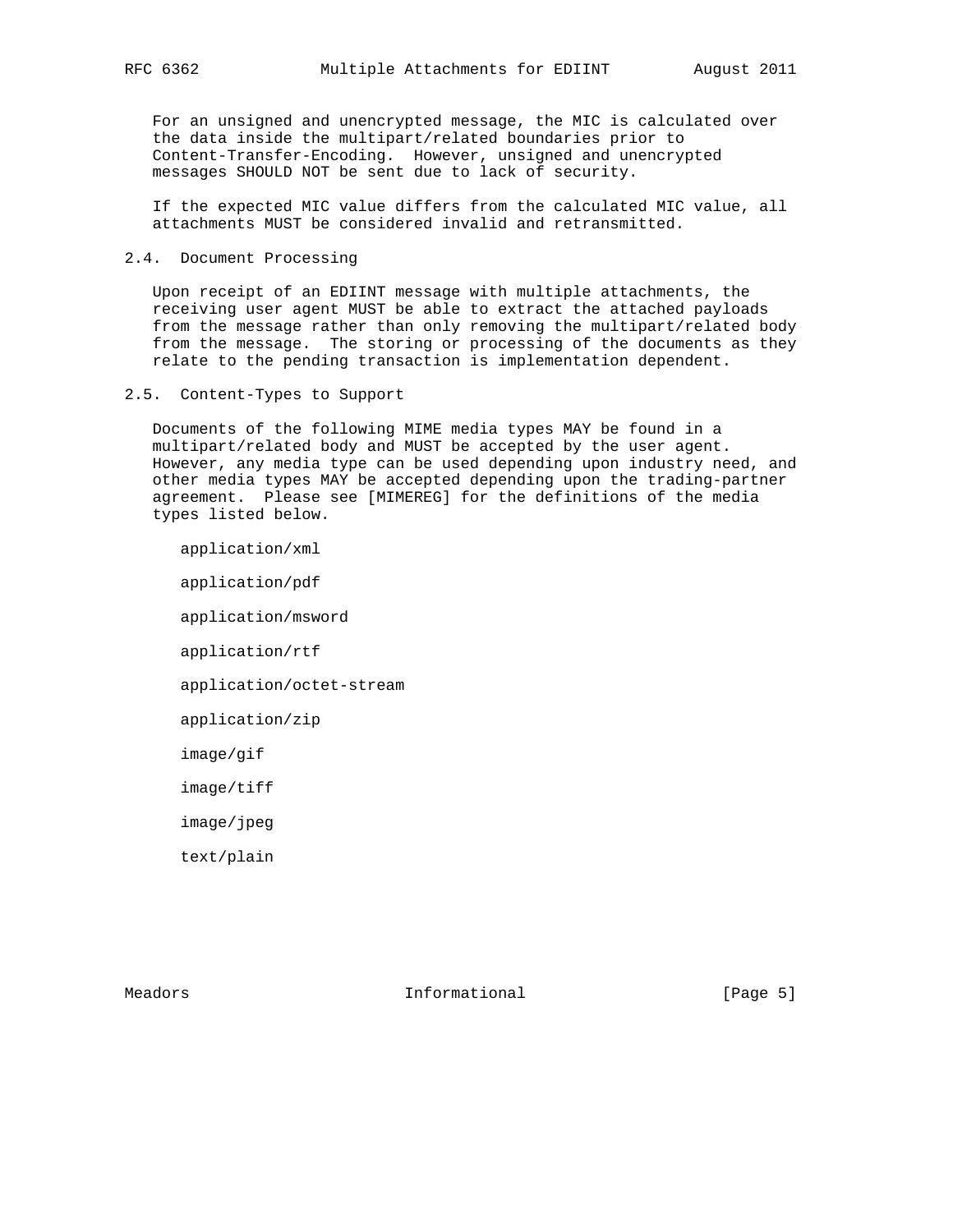text/html

text/rtf

text/xml

3. Example Message

 Below is an example AS2 message that uses two attachments. The first attachment is an XML document, which is the root attachment, and the second attachment is a PDF document. The content of both the XML and PDF documents, as well as the applied digital signature, has been omitted for size consideration. This example is provided as an illustration only and is not considered part of the specification. If the example conflicts with the definitions specified above or in the other referenced RFCs, the example is considered invalid.

```
 POST /as2 HTTP/1.1
Host: www.example.com:8080
Connection: Close, TE
Message-ID: <1109712943488@10.65.122.242>
Subject: Multiple Attachment Example
Date: Tue, 01 Mar 2005 21:37:03 GMT
AS2-To: TradingPartner
AS2-From: User
AS2-Version: 1.2
EDIINT-Features: multiple-attachments
Disposition-Notification-To: http://www.example.com/as2
Disposition-Notification-Options:
   signed-receipt-protocol=optional,pkcs7-signature;
   signed-receipt-micalg=optional,sha-1
Content-type: multipart/signed;
   protocol="application/pkcs7-signature"; micalg=sha-1;
   boundary="OUTER-BOUNDARY"
Content-length: 207440
--OUTER-BOUNDARY
```
 Content-type: multipart/related; boundary="INNER-BOUNDARY"; start="<root.attachment>"; type="application/xml"

 --INNER-BOUNDARY Content-type: application/xml Content-ID: <root.attachment>

Meadors **Informational Informational Example 1** [Page 6]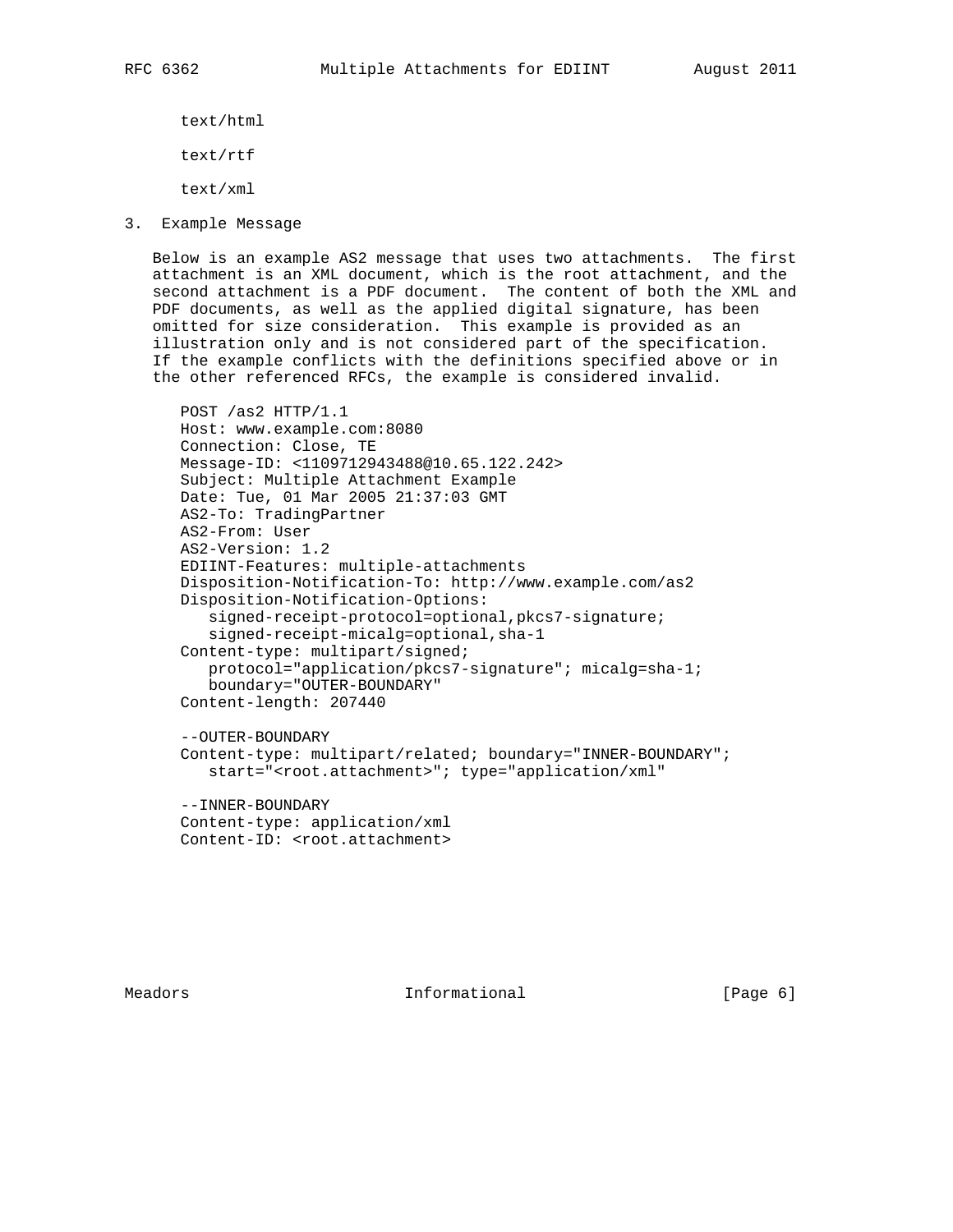[XML DOCUMENT]

 --INNER-BOUNDARY Content-type: application/pdf Content-ID: <2nd.attachment>

[PDF DOCUMENT]

--INNER-BOUNDARY--

 --OUTER-BOUNDARY Content-type: application/pkcs7-signature

[DIGITAL SIGNATURE]

--OUTER-BOUNDARY--

4. Security Considerations

 Multiple attachments have security concerns that are very similar to those described in the three EDIINT transport standards. These include the importance of using strong cryptography and the necessity of using valid certificates and chaining to a trusted certification authority (CA). Please refer to these standards -- SMTP AS1 [RFC3335], HTTP AS2 [RFC4130], and FTP AS3 [RFC4823] -- for details of their security considerations.

 The only additional security consideration is that if the MIC calculation by the user agent differs from the expected MIC calculation, all the attached documents MUST be considered invalid. Because the MIC calculation is over the multipart/related body, the MIC validates the content integrity of all the documents.

5. Normative References

[MIMEREG] "MIME Media Types", <http://www.iana.org/>.

- [RFC2119] Bradner, S., "Key words for use in RFCs to Indicate Requirement Levels", BCP 14, RFC 2119, March 1997.
- [RFC2387] Levinson, E., "The MIME Multipart/Related Content-type", RFC 2387, August 1998.
- [RFC3335] Harding, T., Drummond, R., and C. Shih, "MIME-based Secure Peer-to-Peer Business Data Interchange over the Internet", RFC 3335, September 2002.

Meadors **Informational Informational** [Page 7]